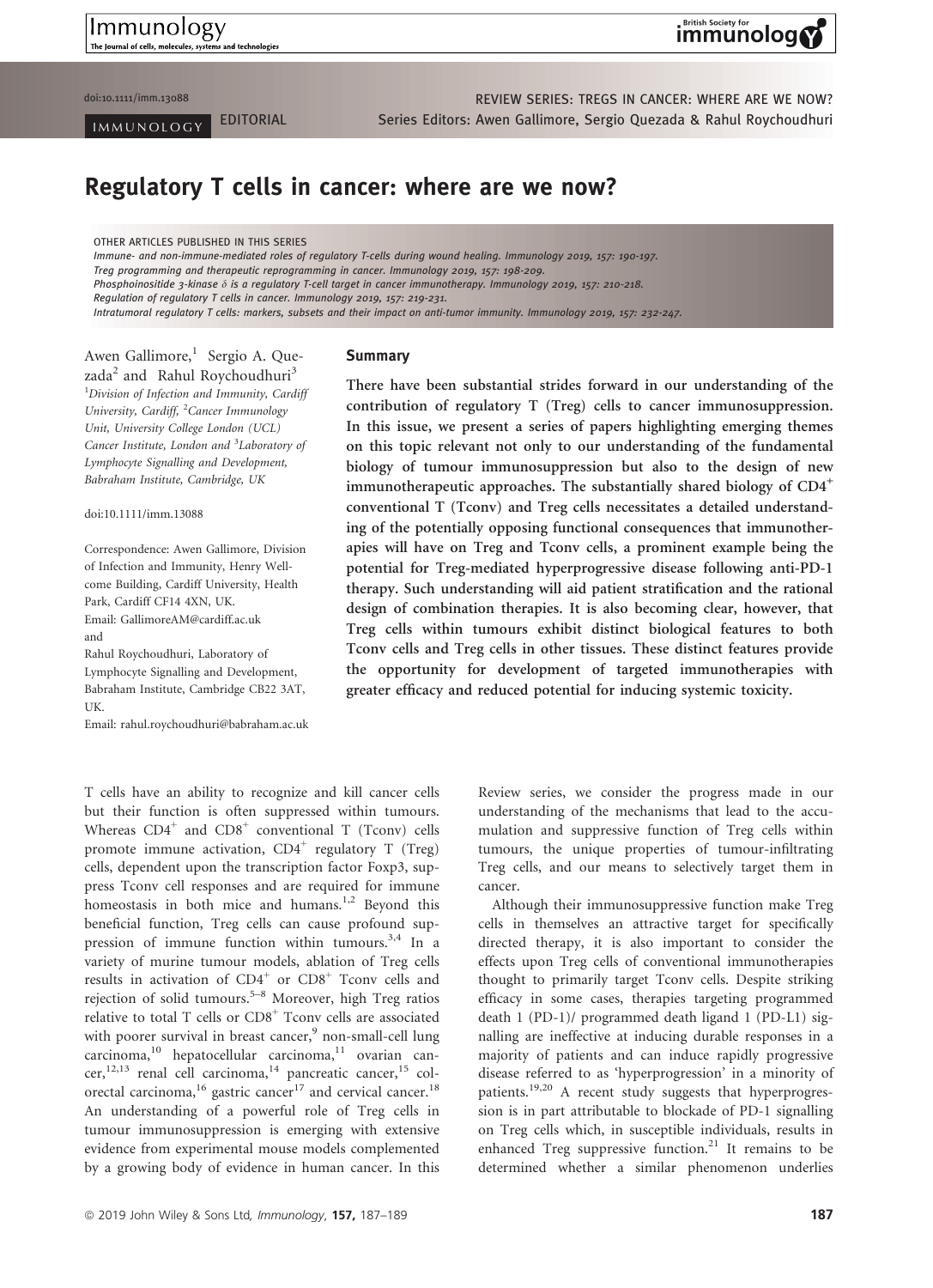poor clinical responses to PD-1 therapy in subsets of patients but the findings highlight the need to consider the opposing effects that immunotherapies may have on the Tconv and Treg compartments. Indeed, such consideration may provide a basis for patient stratification or the rational design of combination immunotherapy. Evidence from both mouse models $^{22}$  and human cancer patients<sup>23</sup> indicate that the activity of anti-cytotoxic  $T$ lymphocyte antigen 4 (CTLA-4) therapy is in part attributable to antibody-dependent cellular cytotoxicity-mediated depletion of intratumoural Treg cells, which express high levels of CTLA-4. Indeed, in patients with advanced melanoma, favourable response to treatment with the anti-CTLA4 monoclonal antibody ipilimumab was associated, among patients with inflamed tumours, with the presence of a coding polymorphism within CD16a/  $Fc\gamma$ RIIIa that results in its higher affinity for Fc, suggesting that FcyRIIIa-dependent antibody-dependent cellular cytotoxicity is involved in the efficacy of ipilimumab therapy in humans. $^{23}$  As Lim and Okkenhaug point out, Treg and Tconv cells also have substantially shared intracellular signalling pathways and the balance to which distinct immunomodulatory agents affect Treg suppression versus Teff cell-mediated anti-tumour immunity determines their net effect upon tumour progression as is exemplified by the net immunostimulatory effect of genetic or pharmacological disruption of Phosphoinositide 3-kinase (PI3K)- $\delta$  activity.<sup>24</sup> Moreover, it is likely that shared expression of CCR4 on tumour-infiltrating Treg cells and activated  $CD4^+$  and  $CD8^+$  Tconv cells may have contributed to the lack of robust clinical efficacy of antibody reagents targeting these molecules.<sup>25</sup> Finally, as discussed by Yano et  $al$ ,<sup>26</sup> checkpoint immunotherapy may result in reactive recruitment of Treg cells to tumours in response to increased inflammation. Hence, a theme emerging from a number of reviews in this series is the substantially shared biology of Treg and Tconv cells and the need to consider the effects of therapy on both Treg and Tconv compartments.

Frequency of Treg cells in the tumour immune infiltrate often far exceeds that in normal tissues, suggesting that co-option of Treg cells by tumours is an important feature of cancer development and a requisite for cancer progression in a number of tumour types. Stockis et al.<sup>27</sup> consider the mechanisms that drive Treg cell accumulation within tumours, reviewing our understanding of the molecular basis for recruitment and maintenance of Treg cells within tumours, and proposing that selective recruitment of thymic Treg cells rather than de novo induction of induced Treg cells is the dominant mechanism by which Treg cells accumulate in cancer. While experimental observations supportive of this conclusion are presented, the relative functional contribution of thymic Treg and induced Treg cells to tumour immunosuppression has yet to be formally established. Treg cells within

tumours express high levels of specific chemokine receptors, such as CCR2, CCR4, CCR8 and CCR10, and it is plausible, though again not clearly established, that expression of these receptors drives the recruitment of Treg cells into tumours. In addition, the association of tumours with tertiary lymphoid structures contributes to recruitment of Treg cells into tumours.<sup>28</sup> The tumour environment provides an environment supportive of Treg cell proliferation, and Stockis et al. also review the role of co-stimulatory and co-inhibitory receptor and cytokine signalling on Treg cell maintenance and activation in tumours. It is clear, however, that more work is needed to better dissect the distinct functions of chemokine, cytokine and co-stimulatory/co-inhibitory receptors on Treg and Tconv cell migration and function, respectively.

Given the shared involvement of Treg cells in immunological tolerance and tumour immunosuppression, selective targeting of Treg cells in tumours is desirable but requires an understanding of their specific biological characteristics. Yano et al.<sup>26</sup> consider the specific molecular and functional characteristics of Treg cells in tumours, observing that a number of molecular, cellular and metabolic characteristics distinguish them from Treg cells in other tissues. Joshi et al. describe attempts made to target the immunosuppressive function of Treg cells in preclinical mouse tumour models and in the clinic.<sup>28</sup> Such attempts include systemic administration of P300/HAT, EZH2 and BET inhibitors whose consequence upon Treg cell suppression results in augmented tumour immunity. Green et al. review the role of tissue-resident Treg cells in promoting both non-immune processes and immune processes associated with wound healing. In part, this activity is mediated by release of the epidermal growth factor-like growth factor amphiregulin by Treg cells, whose activity extends beyond its canonical function in wound repair to promoting the release of bioactive transforming growth factor- $\beta$  through inside-out activation of integrins. The extent to which the function of Tregderived amphiregulin in promoting tumour immunosuppression involves canonical and non-canonical amphiregulin functions has yet to be determined.<sup>29</sup>

In summary, there have been substantial strides in our understanding of the contribution of Treg cells to tumour immunosuppression. A detailed understanding of the often opposing effects of immunotherapies on both the Tconv and Treg compartments will aid the design of new immunotherapy approaches and the interpretation of their outcomes. In addition, there is a growing awareness of the involvement of Treg cells in influencing the outcome of conventional checkpoint inhibitor therapy responses, with potential functional contributions as profound and deleterious as anti-PD-1-induced hyperprogression. In this context, the shared biology of Treg and Tconv cells presents both an obstacle and an opportunity, especially for patient stratification and rational design of